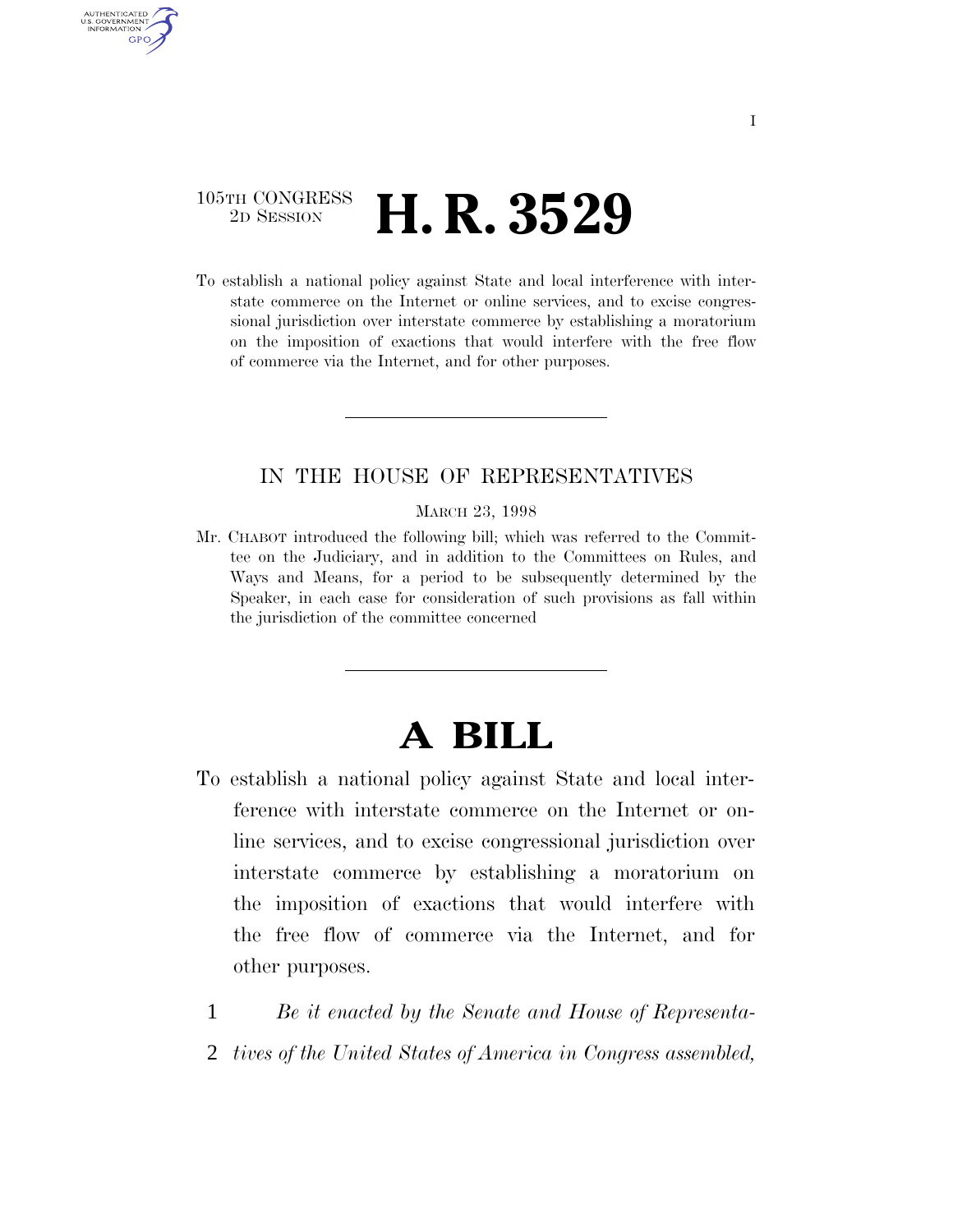#### **SECTION 1. SHORT TITLE.**

 This Act may be cited as the ''Internet Tax Freedom Act''.

#### **SEC. 2. FINDINGS.**

The Congress finds the following:

 (1) As a massive global network spanning not only State but international borders, the Internet and the related provision of online services and Internet access are matters involving interstate and foreign commerce within the jurisdiction of the United States Congress under Article I, section 8, clause 3 of the United States Constitution.

 (2) Even within the United States, the Internet does not respect State lines and operates independ- ently of State boundaries. Addresses on the Internet are designed to be geographically indifferent. Inter- net transmissions are insensitive to physical distance and can have multiple geographical addresses.

 (3) Because transmissions over the Internet are made using computer protocols, in particular the Transmission Control Protocol/Internet Protocol, 22 that utilize packet switching technology, it is impos- sible to determine in advance the precise geographic route over which individual Internet transmissions will travel; and it is therefore infeasible to separate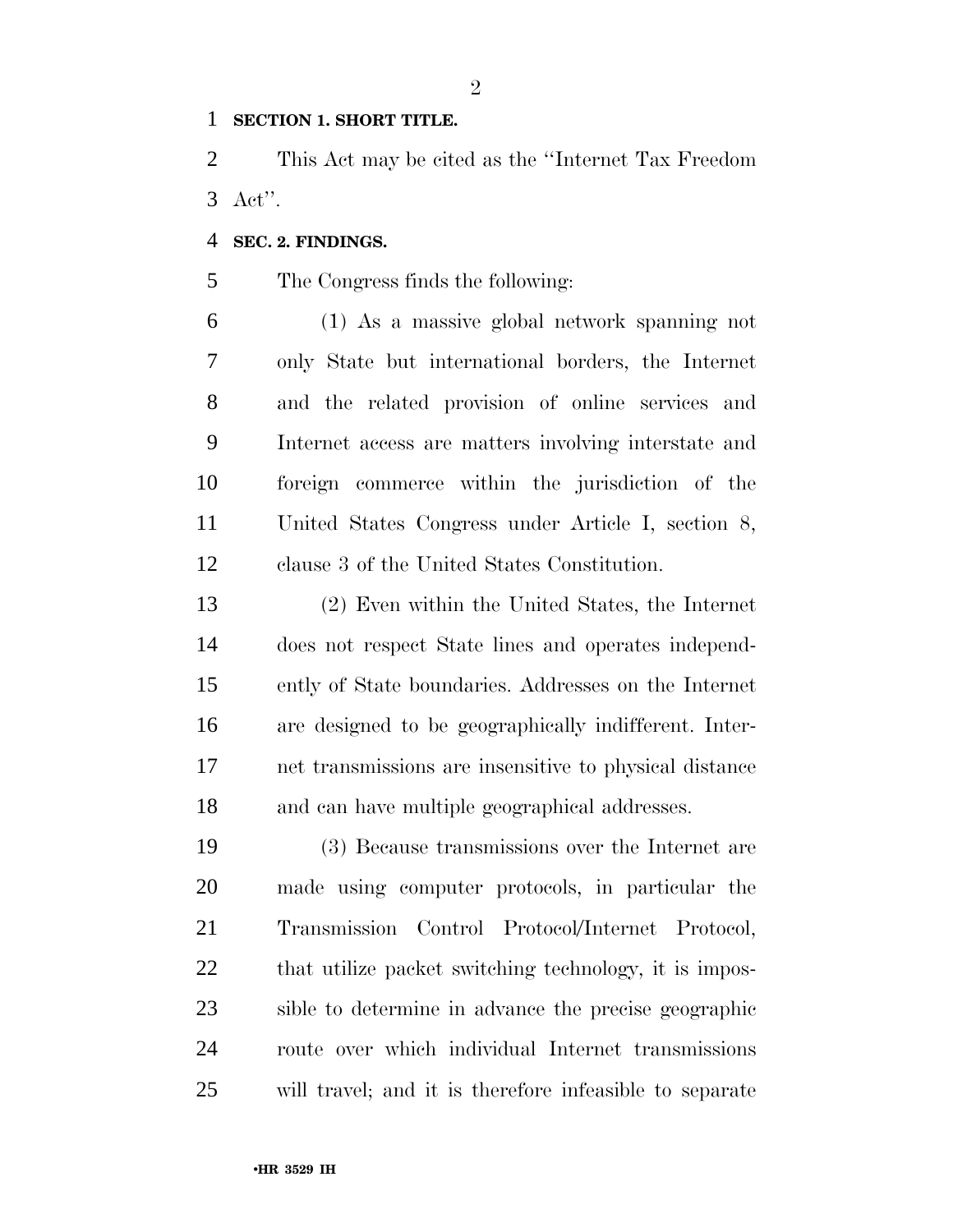| $\mathbf{1}$   | domestic intrastate Internet transmissions<br>from     |
|----------------|--------------------------------------------------------|
| $\overline{2}$ | interstate and foreign Internet transmissions.         |
| 3              | (4) Consumers, businesses, and others engaging         |
| $\overline{4}$ | in interstate and foreign commerce through online      |
| 5              | services and the Internet could become subject to      |
| 6              | new taxes imposed by thousands of separate taxing      |
| $\tau$         | jurisdictions in the United States alone.              |
| 8              | (5) Inconsistent and inadministerable taxes im-        |
| 9              | posed on the Internet, Internet access, and online     |
| 10             | services by Federal, State, and local governments      |
| 11             | would subject consumers, businesses, and other         |
| 12             | users engaged in interstate and foreign commerce to    |
| 13             | multiple, confusing, and burdensome taxation, and      |
| 14             | restrict the growth and continued technological mat-   |
| 15             | uration of the Internet itself.                        |
| 16             | (6) The Federal Government does not pres-              |
| 17             | ently, and as a matter of national policy should not   |
| 18             | in the future, tax the Internet, Internet access, on-  |
| 19             | line services, or electronic commerce.                 |
| 20             | (7) The twenty-first century marketplace re-           |
| 21             | quires a twenty-first century sales tax system that is |
| 22             | more uniform, consistent, and streamlined. Not only    |
| 23             | will tax simplification make businesses more com-      |
| 24             | petitive, but it will make government more efficient,  |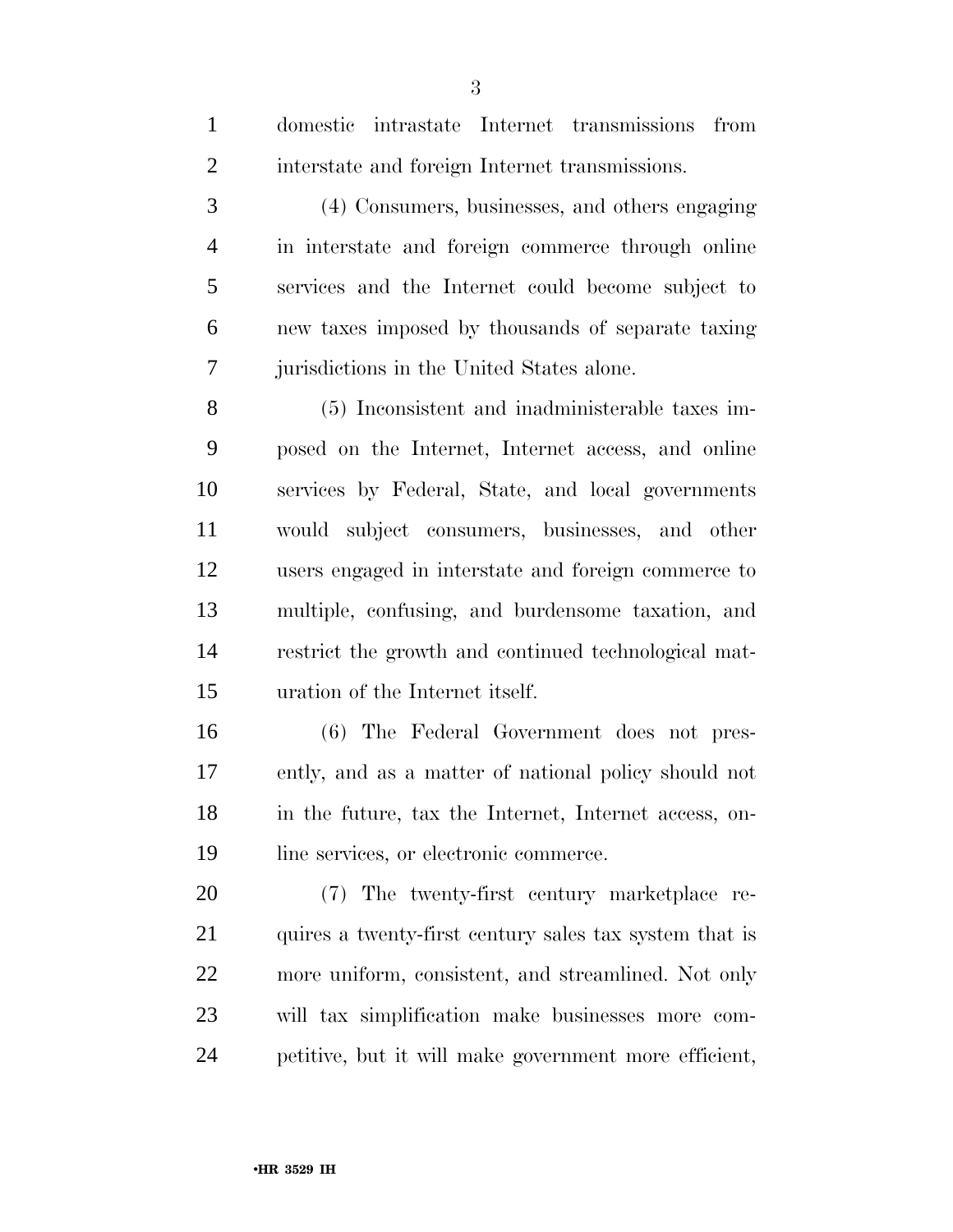resulting in personal benefits to every consumer and citizen.

 (8) Because the tax laws and regulations of so many jurisdictions were established long before the advent of the Internet, their application to this new medium in unintended and unpredictable ways could prove to be an unacceptable burden on the interstate and foreign commerce of the Nation.

 (9) The electronic marketplace of services, products, and ideas available through the Internet can be especially beneficial to senior citizens, the physically challenged, citizens in rural areas, and small businesses. It also offers a variety of uses and benefits for educational institutions and charitable organizations.

 (10) A consistent and coherent national policy regarding taxation of electronic commerce conducted over the Internet, and the concomitant uniformity, simplicity, and fairness that is needed to avoid bur- dening this evolving form of interstate and foreign commerce, can best be achieved by the United States exercising its authority under Article I, section 8, clause 3 of the United States Constitution to encour- age a cooperative solution among Federal, State, and local levels of government.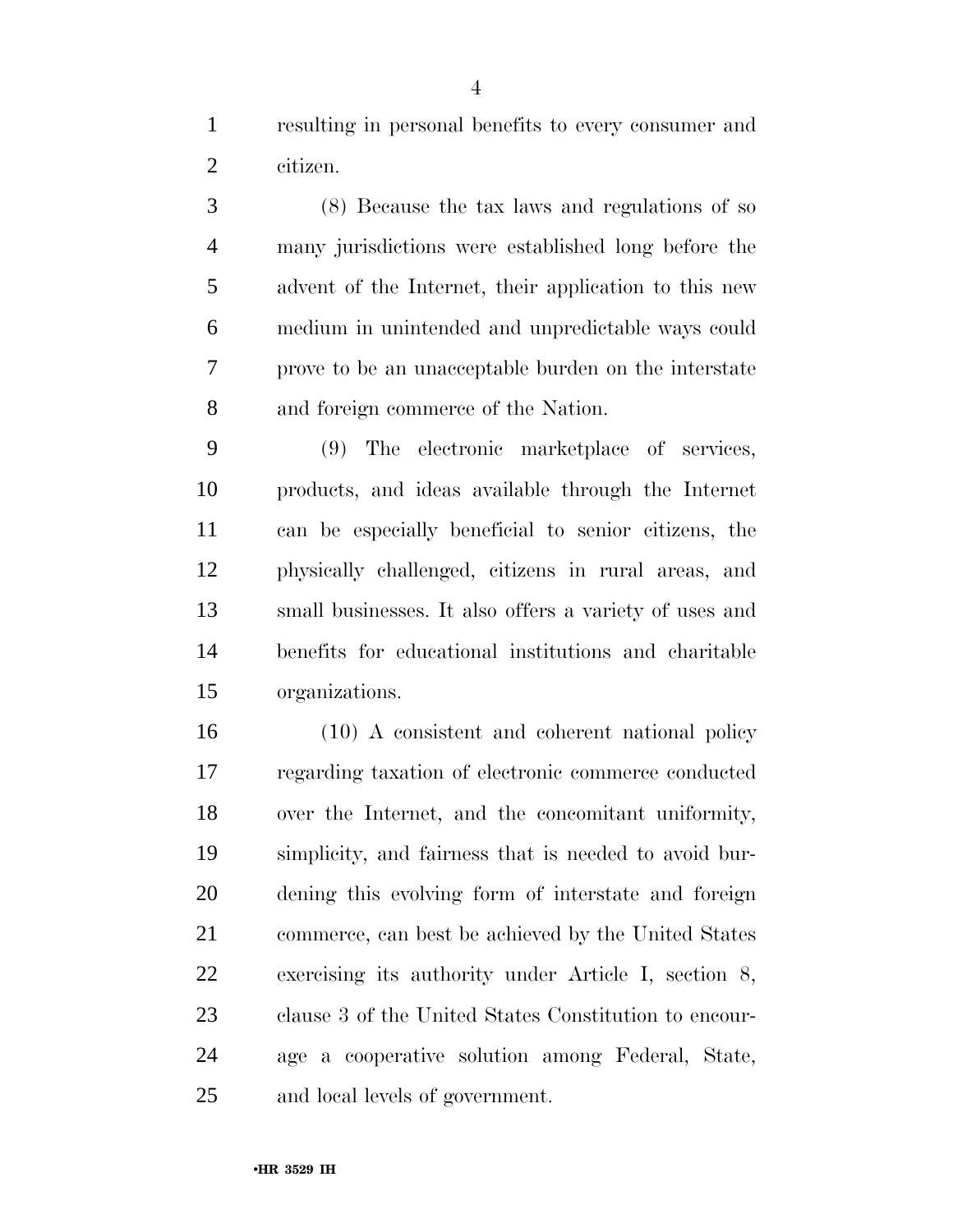#### 

#### **SEC. 3. MORATORIUM ON CERTAIN TAXES.**

 (a) EXTENT AND DURATION OF MORATORIUM.—For a period of three years following the enactment of this Act, neither any State nor any political subdivision thereof shall impose, assess, collect, or attempt to collect any of the following specified taxes:

(1) Taxes on Internet access.

(2) Taxes on online services.

(3) Bit taxes.

(4) Bandwidth taxes.

(5) Multiple taxes on electronic commerce.

 (6) Discriminatory taxes on electronic com-merce.

 (b) EXCEPTION.—The prohibition in subsection (a) shall not apply to taxes expressly imposed on Internet ac- cess or online services by State statute enacted prior to March 1, 1998: *Provided*, That the rate of such tax may not be increased beyond the rate imposed on March 1, 1998.

## **SEC. 4. CONSULTATIVE GROUP ON THE INTERNATIONAL TAXATION OF ELECTRONIC COMMERCE.**

 (a) CONSULTATIVE GROUP.—The Secretaries of the Treasury, State, and Commerce, in consultation with ap- propriate committees of the Congress, States and political subdivisions thereof, consumer and business groups, and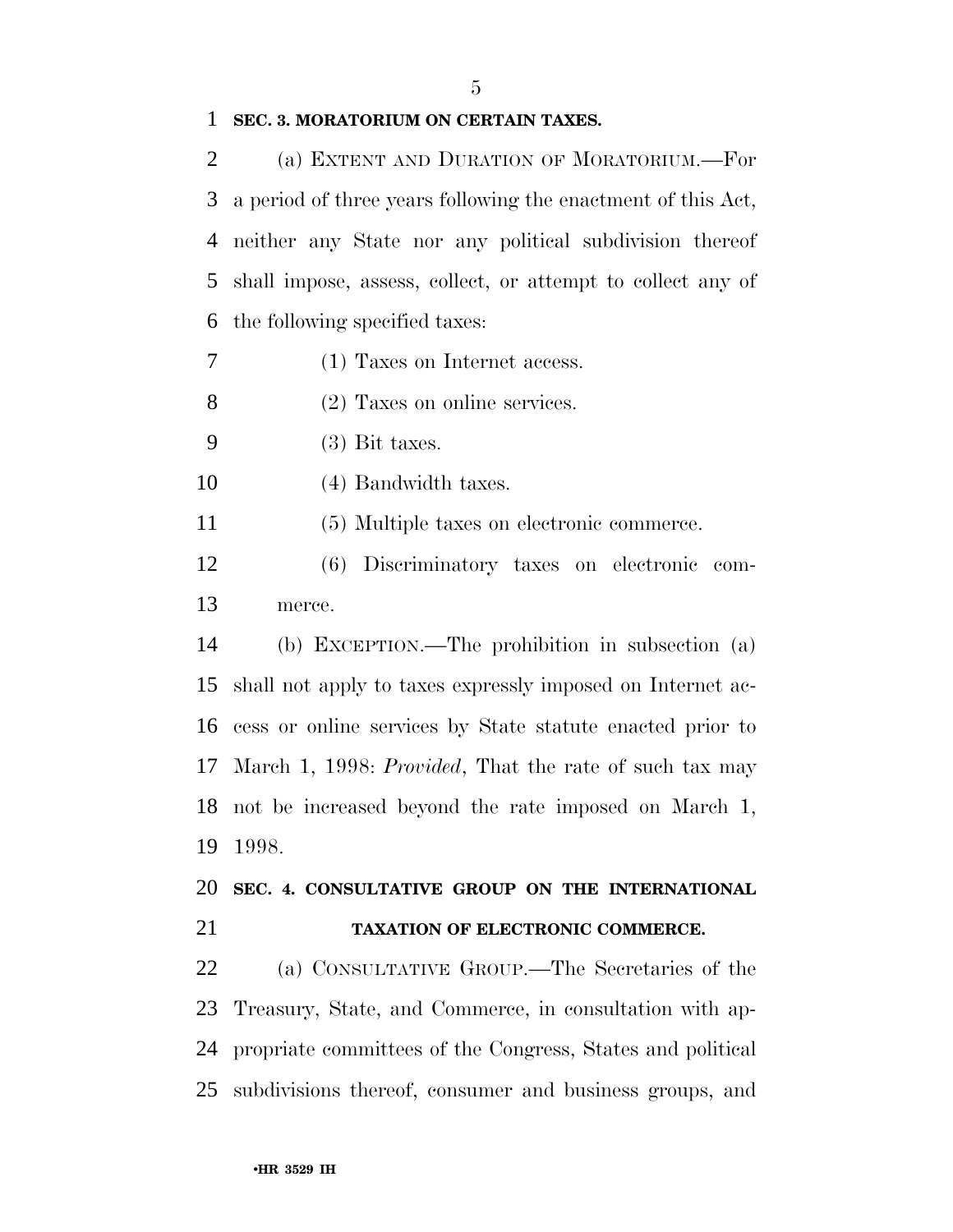| 1  | other appropriate groups, shall undertake an examination   |
|----|------------------------------------------------------------|
| 2  | of the international taxation of—                          |
| 3  | (1) domestic and international communications              |
| 4  | and transactions using the Internet;                       |
| 5  | (2) goods and services imported to and exported            |
| 6  | from the United States using the Internet;                 |
| 7  | (3) goods and services imported to and exported            |
| 8  | from the United States by means in competition             |
| 9  | with the Internet, including mail order sales;             |
| 10 | (4) Internet access; and                                   |
| 11 | (5) the telecommunications infrastructure used             |
| 12 | by the Internet, online services, and Internet access.     |
| 13 | (b) PRESIDENT.—Not later than 2 years from the             |
| 14 | date of enactment of this Act, the President shall, to the |
| 15 | extent and in the form the President deems appropriate,    |
| 16 | transmit to the appropriate committees of Congress policy  |
| 17 | recommendations on the international taxation of commu-    |
|    | 18 nications and transactions using the Internet.          |
| 19 | SEC. 5. COMMISSION ON ELECTRONIC COMMERCE.                 |
| 20 | (a) ESTABLISHMENT OF COMMISSION.—There is es-              |
| 21 | tablished a temporary commission to be known as the        |
| 22 | Commission on Electronic Commerce, hereinafter referred    |
| 23 | to as the "Commission". The Commission shall—              |
| 24 | $(1)$ be composed of 29 members, including the             |
| 25 | Chairman, in accordance with subsection (b); and           |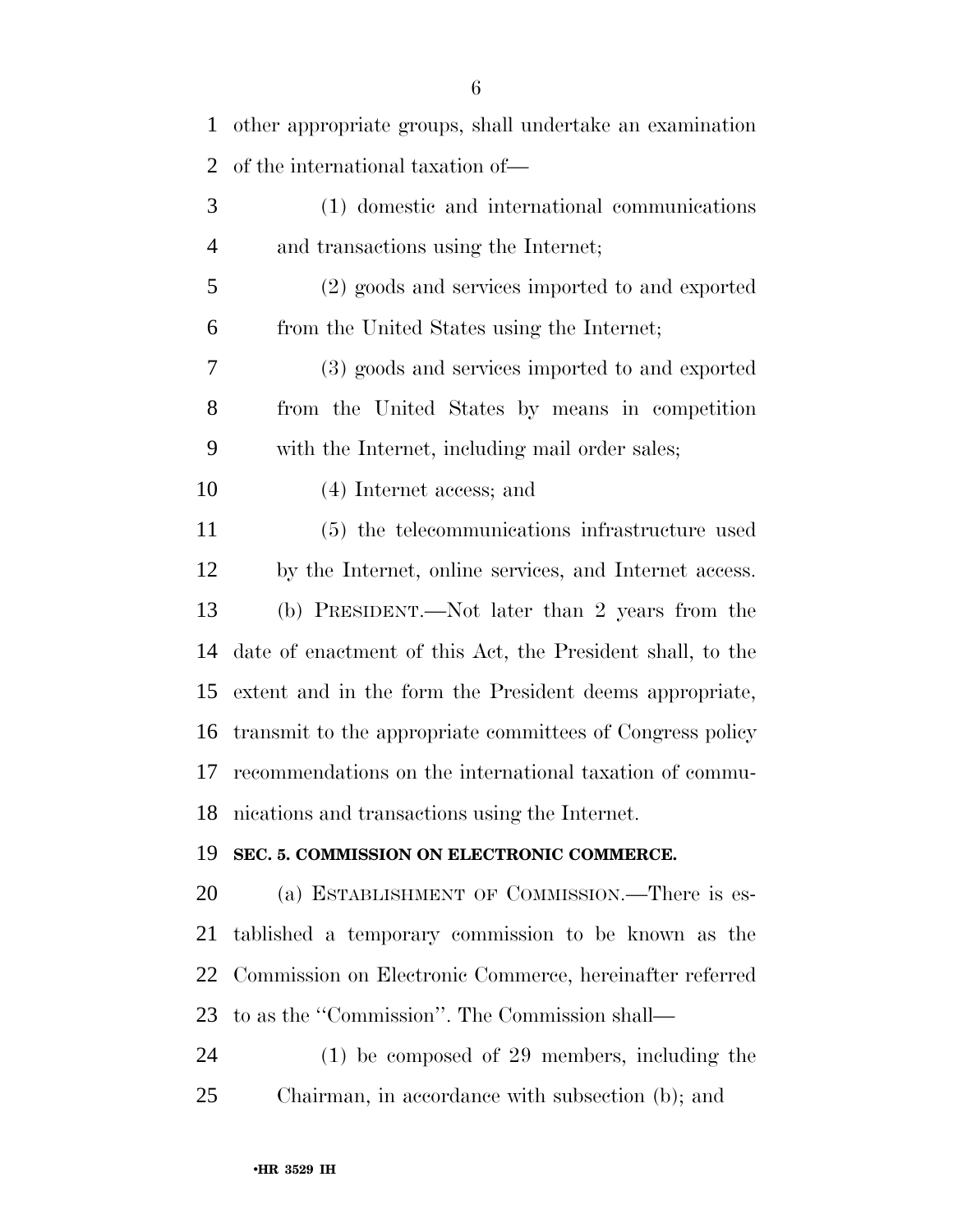| $\mathbf{1}$   | $(2)$ conduct its business in accordance with the   |
|----------------|-----------------------------------------------------|
| $\overline{2}$ | provisions of this Act.                             |
| 3              | (b) MEMBERSHIP.—                                    |
| 4              | (1) IN GENERAL.—The Commissioners shall             |
| 5              | serve for the life of the Commission. The member-   |
| 6              | ship of the Commission shall be as follows:         |
| 7              | (A) The Secretary of the Treasury and the           |
| 8              | Secretary of Commerce.                              |
| 9              | (B) Two representatives each from the Na-           |
| 10             | tional Governors' Association, the National         |
| 11             | Conference of State Legislatures, the Council of    |
| 12             | State Governments, the National Association of      |
| 13             | Counties, the National League of Cities, the        |
| 14             | United States Conference of Mayors, and the         |
| 15             | International City/County Managers Associa-         |
| 16             | tion.                                               |
| 17             | (C) Twelve representatives of consumers             |
| 18             | and business, of which two each shall be ap-        |
| 19             | pointed by the President, the Senate majority       |
| 20             | leader, the Senate minority leader, the Speaker     |
| 21             | of the House, the House majority leader, and        |
| 22             | the House minority leader.                          |
| 23             | (2) CHAIRPERSON.—The Chairperson of the             |
| 24             | Commission shall be appointed upon the joint rec-   |
| 25             | ommendation of the Senate majority leader, the Sen- |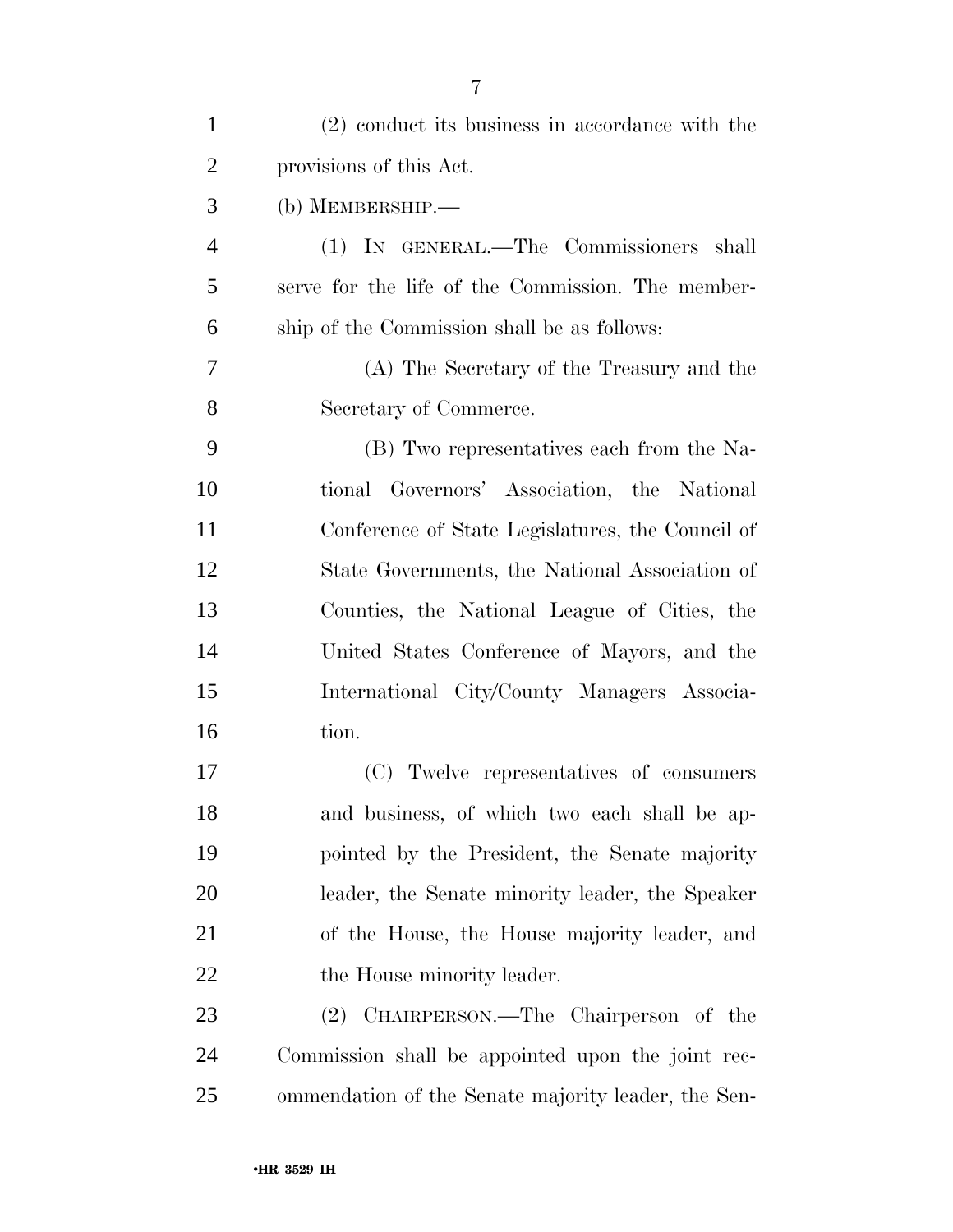ate minority leader, the Speaker of the House, the House majority leader, and the House minority lead- er, based on nominations from the National Gov-ernors' Association.

 (3) APPOINTMENTS.—Appointments to the Commission shall be made within 45 days of enact-ment of this Act.

 (c) SUNSET.—The existence of the Commission shall terminate upon transmittal of its recommendations to Congress.

 (d) QUORUM.—Fifteen members of the Commission shall constitute a quorum for conducting the business of the Commission.

 (e) DUTIES OF THE COMMISSION.—The Commission shall, in consultation with the National Tax Association Communications and Electronic Commerce Tax Project and other appropriate groups, undertake an examination of—

 (1) a uniform system of definitions of remote commerce subject to sales and use tax within each State;

 (2) a simplified system for sales and use taxes that provides for a single statewide sales or use tax rate on all remote commerce, which rate may be zero, and establishes a method of distributing to po-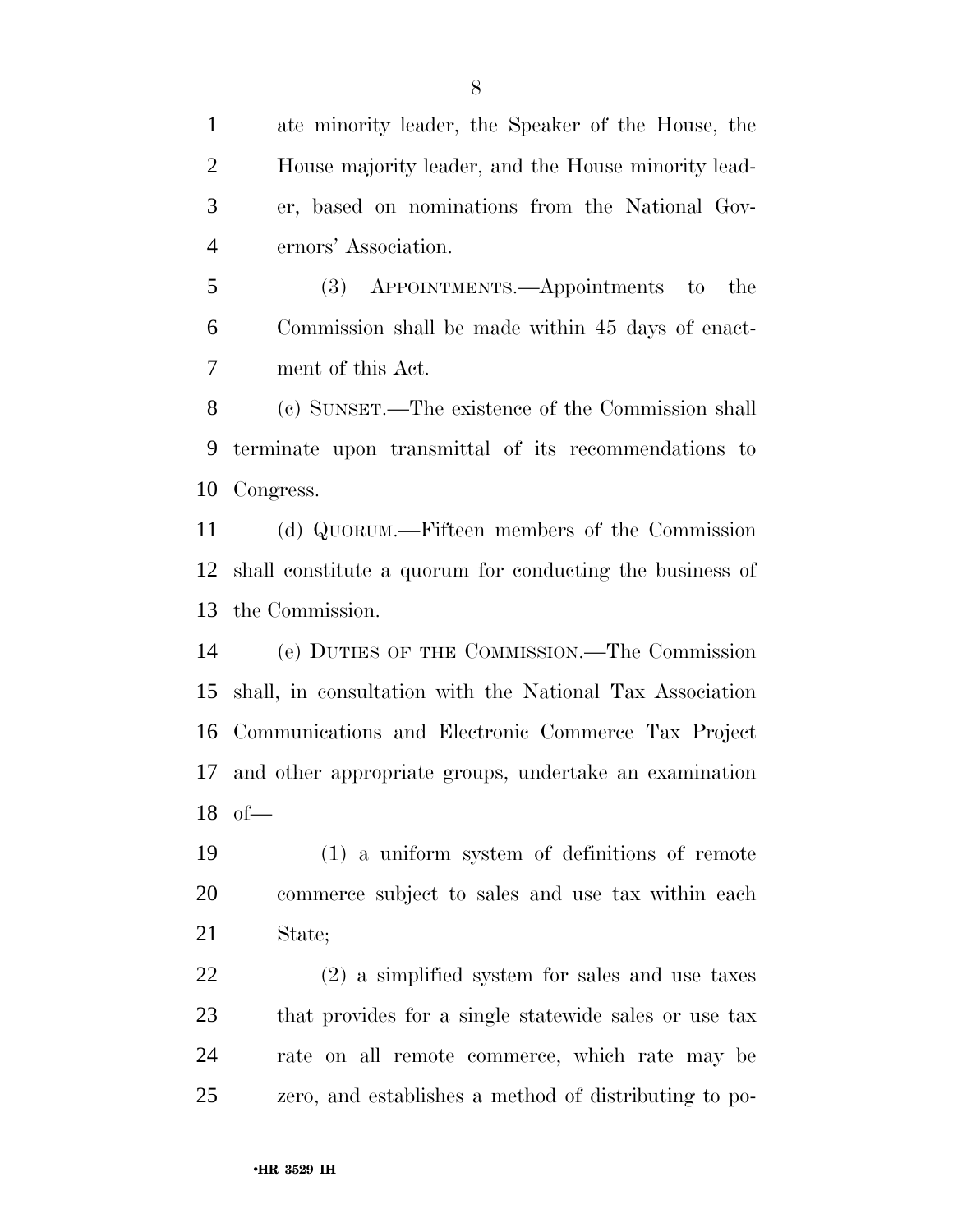| tionate share of such taxes;                                  |
|---------------------------------------------------------------|
|                                                               |
| (3) significant simplifications in the interstate             |
| administration of the sales and use tax, including            |
| uniform tax registration, tax returns, remittance re-         |
| quirements, and filing procedures;                            |
| (4) an independent third party collection system              |
| that would utilize the technology of the Internet to          |
| further simplify sales and use tax administration             |
| and collection; and                                           |
| (5) the level of contacts between a State impos-              |
| ing sales or use tax on remote commerce that should           |
| be considered sufficient to subject the remote seller         |
| to collection obligations imposed by the State, in-           |
| cluding the definition of a level of contacts below           |
| which a State may not impose on a remote seller the           |
| obligation to collect sales or use tax.                       |
| 18<br>SEC. 6. LEGISLATIVE RECOMMENDATIONS.                    |
| (a) TRANSMISSION OF PROPOSED LEGISLATION TO                   |
| THE PRESIDENT.—Within 2 years from the date of enact-         |
| ment of this Act, the Commission described in section 5       |
| shall transmit to the President proposed legislation reflect- |
| ing its recommendations concerning the matters described      |
|                                                               |

in section 7.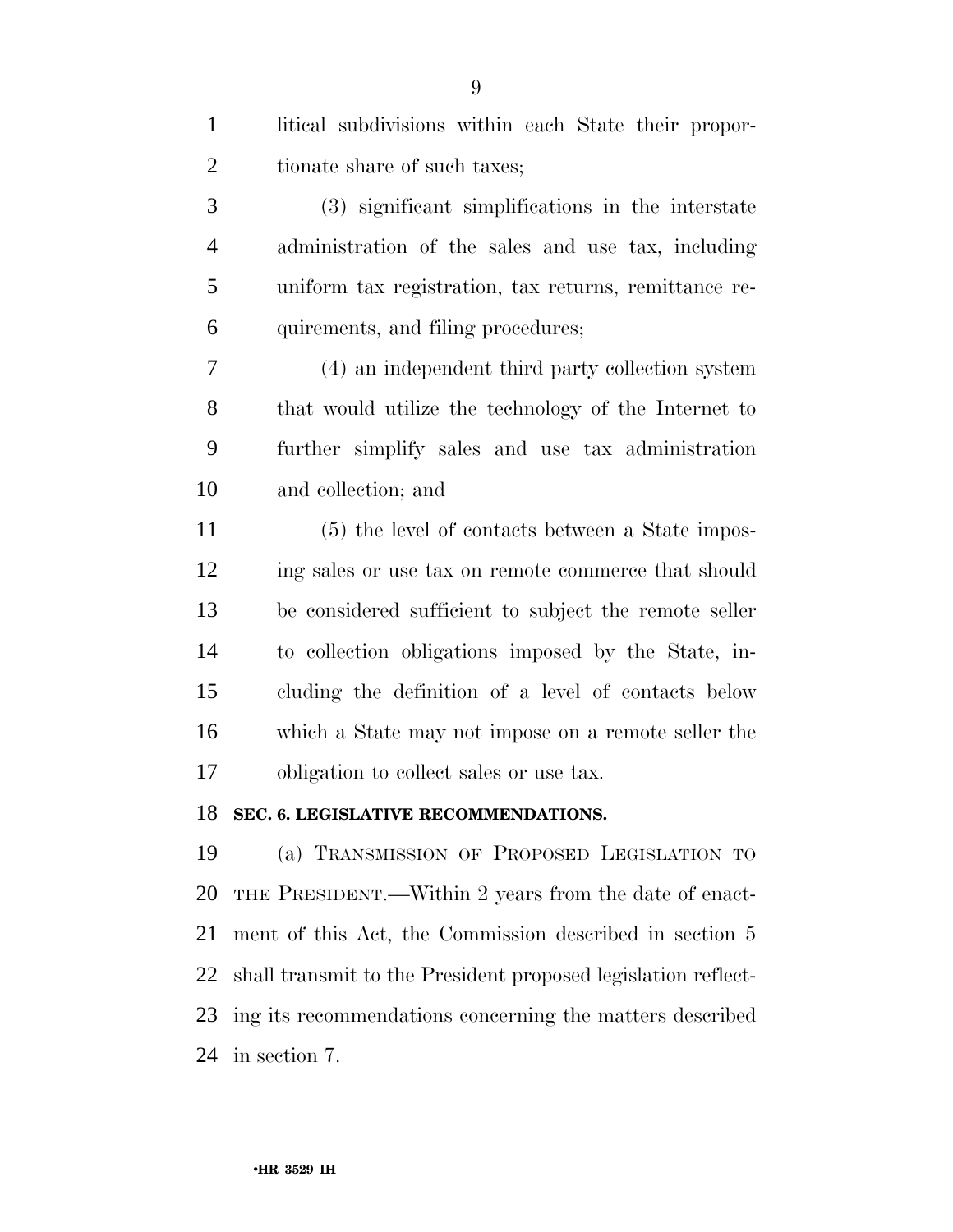(b) CONTENTS OF PROPOSED LEGISLATION.—The proposed legislation submitted by the Commission shall—

 (1) define with particularity the level of con- tacts between a State imposing sales or use tax on remote commerce that will be considered sufficient to subject the remote seller to collection obligations imposed by the State;

 (2) provide that if, and only if, a State has adopted a single sales and use tax rate for remote commerce, and adopted simplified procedures for the administration of its sales and use taxes, including uniform registration, tax returns, remittance re- quirements, and filing procedures, then such State shall be authorized to impose on remote sellers a duty to collect sales or use tax on remote commerce;

 (3) provide that, effective upon the expiration of 4 years from the date of enactment of the legisla- tion described in this section a State which elects not to adopt a single sales and use tax rate and sim- plified administrative procedures shall be deemed to have adopted a sales and use tax rate on remote commerce equal to zero;

 (4) include uniform definitions of remote com-merce subject to sales and use taxes;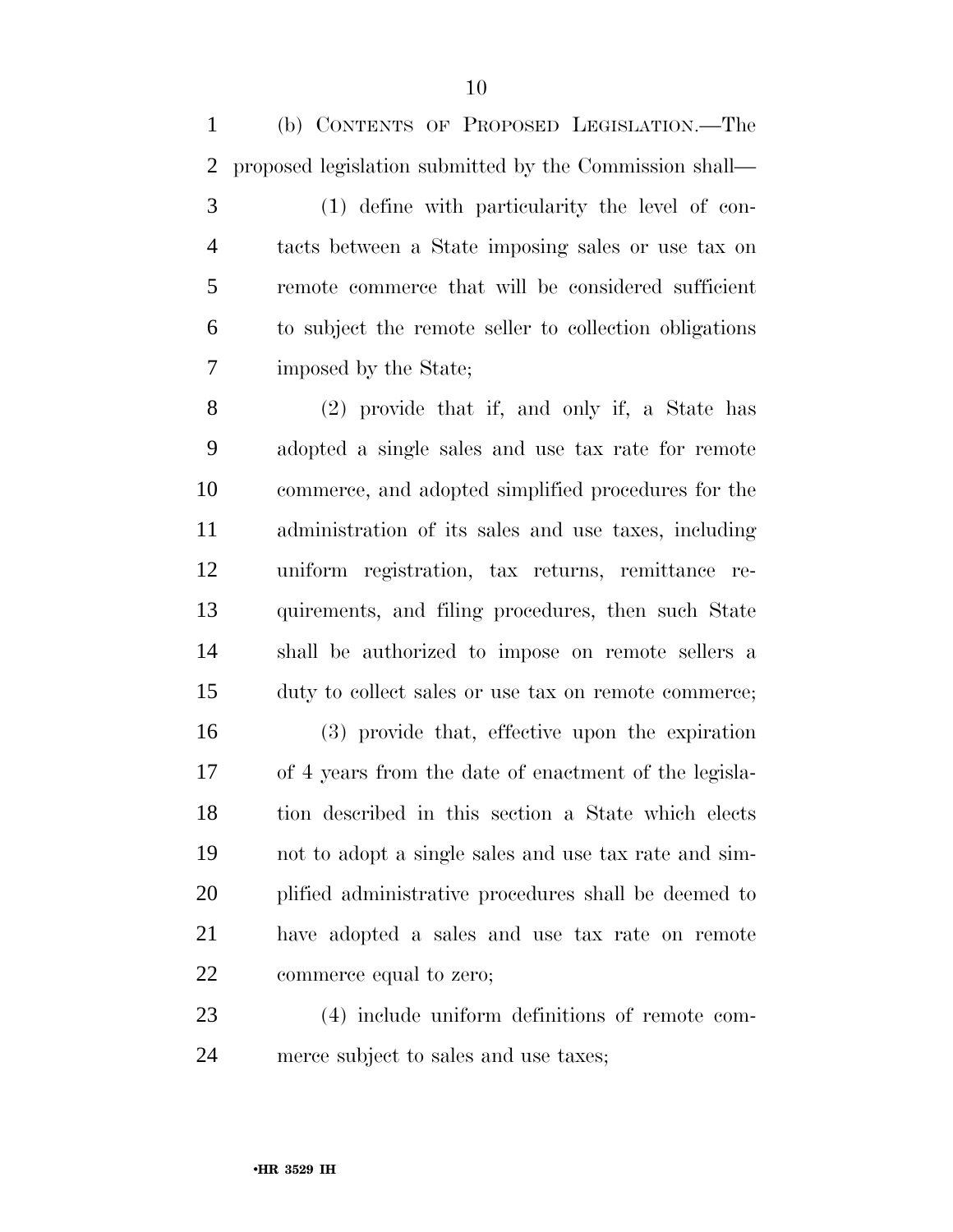| $\mathbf{1}$   | (5) make permanent the temporary moratorium                     |
|----------------|-----------------------------------------------------------------|
| $\overline{2}$ | described in section 3 on Internet access taxes, bit            |
| 3              | taxes, and bandwidth taxes, and permanently ban                 |
| $\overline{4}$ | such other taxes on electronic commerce as the Com-             |
| 5              | mission deems appropriate; and                                  |
| 6              | $(6)$ be consistent with the statement of policy                |
| 7              | set forth in paragraphs $(1)$ and $(2)$ of section $230(b)$     |
| 8              | of the Communications Act of 1934, as amended.                  |
| 9              | (c) TRANSMISSION OF PROPOSED LEGISLATION TO                     |
| 10             | THE CONGRESS.—Within 45 days after the transmission             |
| 11             | to the President of the legislation proposed by the Com-        |
| 12             | mission, the President shall transmit to the Congress a         |
| 13             | report containing the President's approval or disapproval       |
| 14             | of the legislative recommendations, and his reasons there-      |
| 15             | for. Upon the expiration of 45 days after the transmission      |
| 16             | to the President of the proposed legislation submitted by       |
| 17             | the Commission, the Commission shall transmit such pro-         |
|                | 18 posed legislation to the Congress.                           |
| 19             | SEC. 7. EXPEDITED CONSIDERATION OF LEGISLATIVE REC-             |
| 20             | <b>OMMENDATIONS.</b>                                            |
| 21             | Within 90 legislative days after the transmission to            |
| 22             | the Congress of the proposed legislation described in sec-      |
| 23             | tion $6(c)$ , such legislation shall be discharged from the re- |

 spective committees of jurisdiction within the House of Representatives and the Senate, and shall be referred to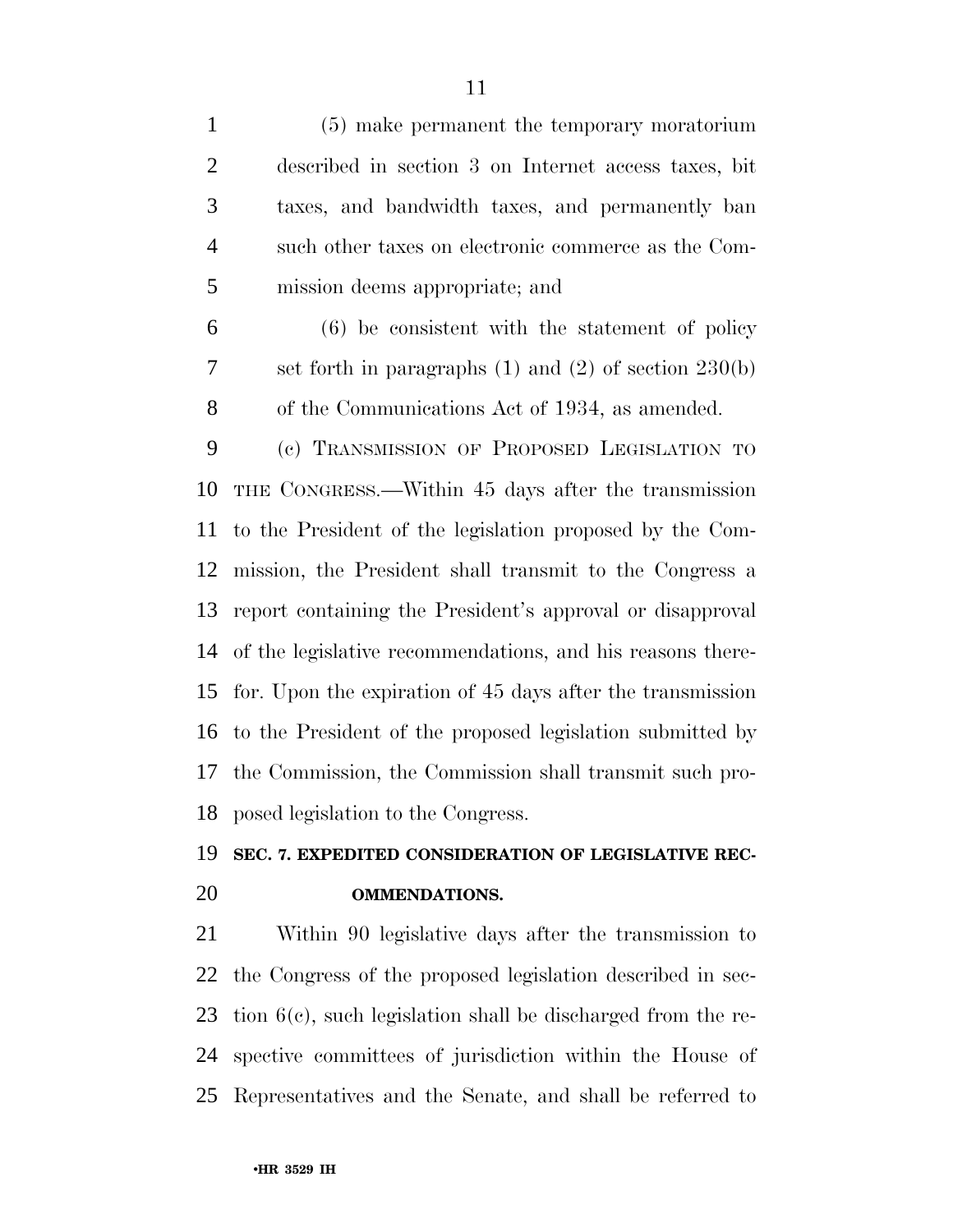the proper calendar on the floor of each House for final action.

## **SEC. 8. DECLARATION THAT THE INTERNET SHOULD BE FREE OF FOREIGN TARIFFS, TRADE BAR-RIERS, AND OTHER RESTRICTIONS.**

 It is the sense of the Congress that the President should seek bilateral and multilateral agreements through the World Trade Organization, the Organization for Eco- nomic Cooperation and Development, the Asia Pacific Economic Cooperation Council, and other appropriate international fora to establish that commercial trans- actions using the Internet are free from tariff and tax-ation.

#### **SEC. 9. DEFINITIONS.**

For the purposes of this Act:

 (1) INTERNET.—The term ''Internet'' shall 17 have the meaning set forth in section  $230(e)(1)$  of 18 the Communications Act of 1934, as amended.

 (2) INTERNET ACCESS.—The term ''Internet access'' means the offering or provision of the stor- age, computer processing, and delivery of informa- tion that enables the user to make use of resources found via the Internet.

 (3) ONLINE SERVICE.—The term ''online serv-ice'' means the offering or provision of information,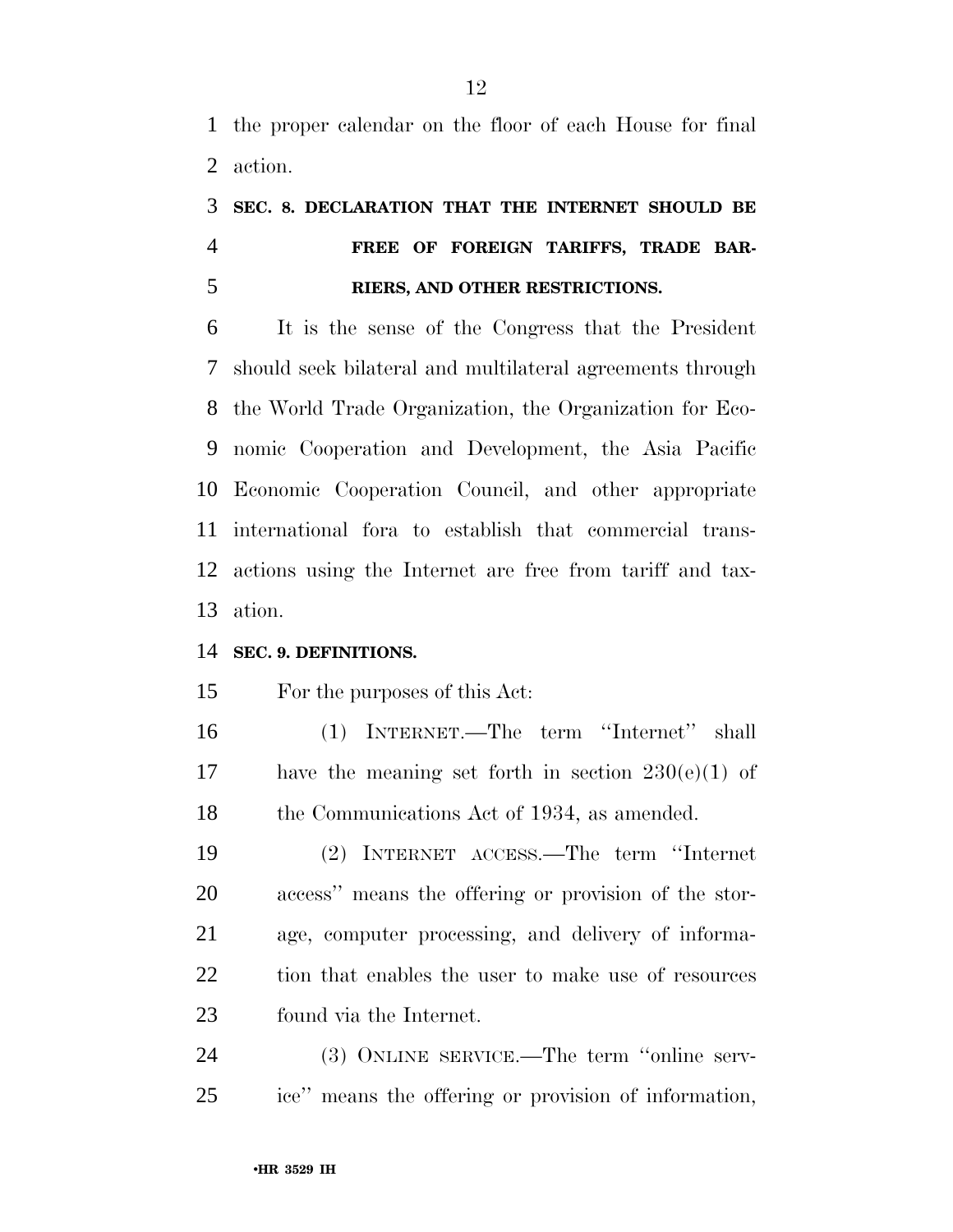information processing, and products or services to a user as part of a package of services that are com- bined with Internet access and offered to the user for a single price. (4) ELECTRONIC COMMERCE.—The term ''elec-tronic commerce'' means any transaction comprising

 the sale, offer, or delivery of goods or services (in- cluding Internet access and online services) via the Internet.

 (5) REMOTE COMMERCE.—The term ''remote commerce'' means the sale and delivery of goods or services by a person in one State to a purchaser in another State.

 (6) REMOTE SELLER.—The term ''remote sell- er'' means a person who sells goods or services from one State to a purchaser in another State.

17 (7) TAX.—The term "tax" means—

 (A) any levy, fee, or charge imposed under governmental authority by any governmental entity; and

 (B) the imposition on the seller of an obli- gation to collect and remit to a governmental entity any such levy, fee, or charge imposed on the buyer by a governmental entity.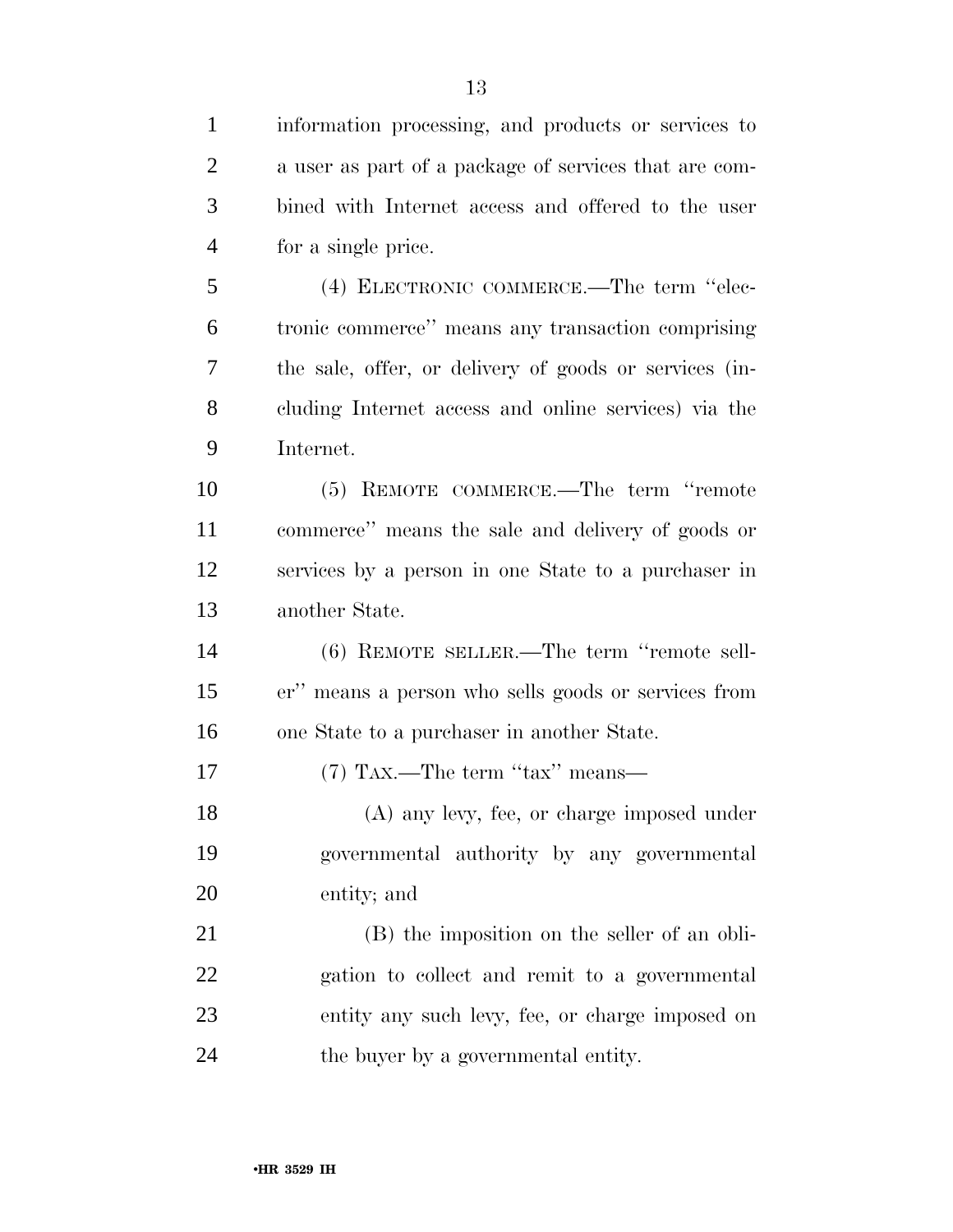| $\mathbf{1}$   | (8) BIT TAX.—The term "bit tax" means any              |
|----------------|--------------------------------------------------------|
| $\overline{2}$ | transactional tax imposed on or measured by the        |
| 3              | amount of digital information transmitted electroni-   |
| $\overline{4}$ | cally, or any transactional tax imposed on or meas-    |
| 5              | ured according to any of the technological or operat-  |
| 6              | ing characteristics of the Internet.                   |
| 7              | (9) BANDWIDTH TAX.—The term "bandwidth"                |
| 8              | tax" means any transactional tax imposed on or         |
| 9              | measured by the physical capacity of an available      |
| 10             | signal to transmit digital information electronically. |
| 11             | (10) MULTIPLE TAX.—The term "multiple tax"             |
| 12             | means any tax that is imposed by one State or polit-   |
| 13             | ical subdivision thereof on the same or essentially    |
| 14             | the same electronic commerce that is also taxed by     |
| 15             | any other State or political subdivision thereof       |
| 16             | whether or not at the same rate or on the same         |
| 17             | basis, and includes any tax that does not ensure that  |
| 18             | the cost incurred in using telecommunications serv-    |
| 19             | ices to offer, sell, or provide electronic commerce is |
| 20             | not subject to taxation under the same tax at a dif-   |
| 21             | ferent stage of the process of offering, selling, or   |
| 22             | providing such electronic commerce.                    |
| 23             | (11) DISCRIMINATORY TAX.—The term "dis-                |
| 24             | criminatory tax" means any tax imposed by a State      |
| 25             | or political subdivision thereof on electronic com-    |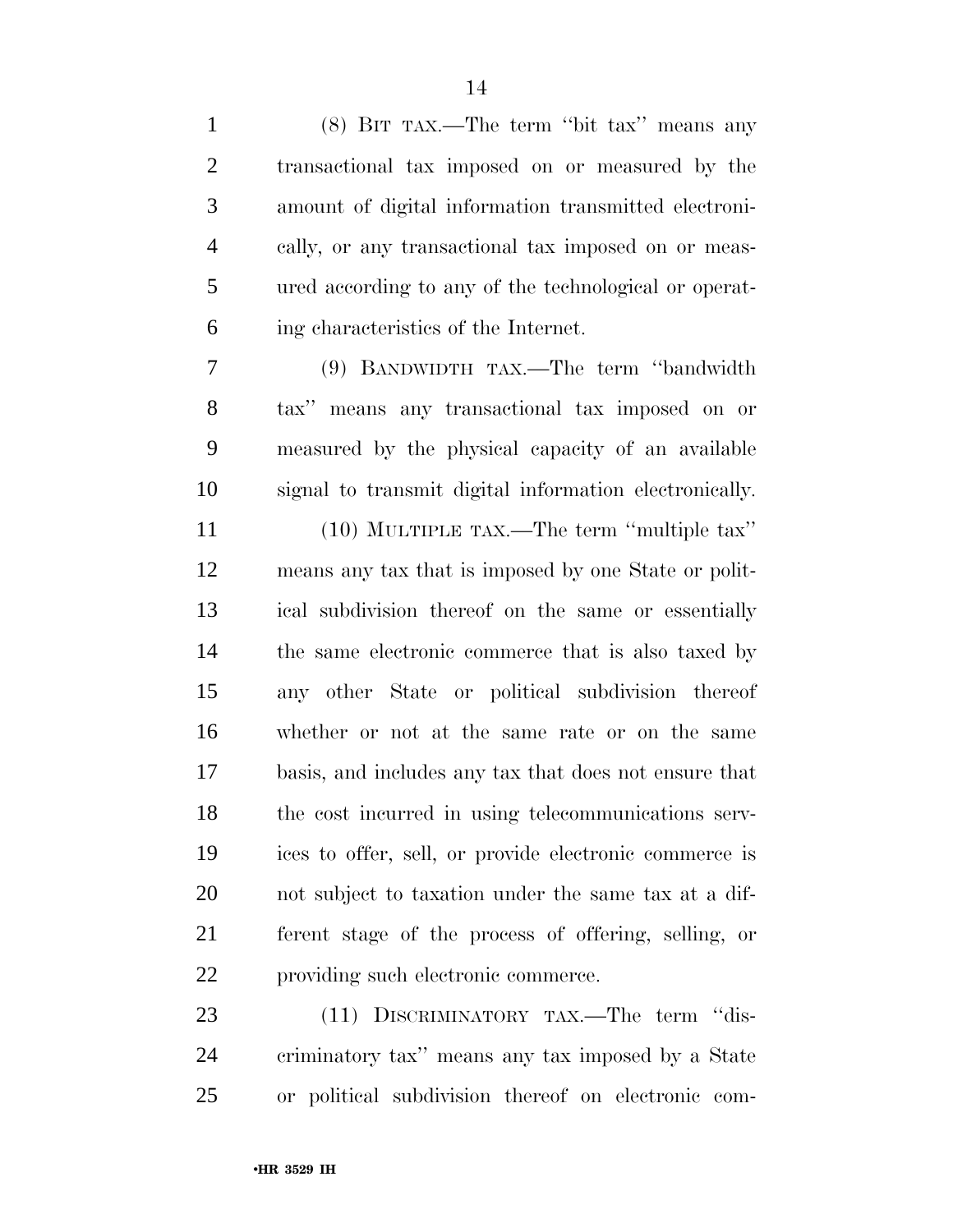| $\mathbf{1}$   | merce that is not generally imposed and legally col- |
|----------------|------------------------------------------------------|
| $\overline{2}$ | lectible at the same rate by that State or political |
| 3              | subdivision thereof on similar goods or services not |
| $\overline{4}$ | using the Internet, online services, or Internet ac- |
| 5              | cess, and includes—                                  |
| 6              | (A) any tax on electronic commerce that              |
| 7              | imposes an obligation to collect or pay the tax      |
| 8              | on a different person or entity than in the case     |
| 9              | of similar goods or services not using the Inter-    |
| 10             | net, online services, or Internet access;            |
| 11             | (B) any tax imposed or levied by a State             |
| 12             | or political subdivision thereof, where—             |
| 13             | (i) the use of a computer server on                  |
| 14             | the Internet to create or maintain a World           |
| 15             | Wide Web page or site by a remote seller             |
| 16             | is considered as a factor in determining             |
| 17             | whether the remote seller has a substantial          |
| 18             | nexus; or                                            |
| 19             | (ii) an Internet access provider, online             |
| 20             | service provider, or World Wide Web                  |
| 21             | hosting service provider is deemed to be             |
| 22             | the agent or representative of a remote              |
| 23             | seller as a result of the provider maintain-         |
| 24             | ing or taking orders via a web page or site          |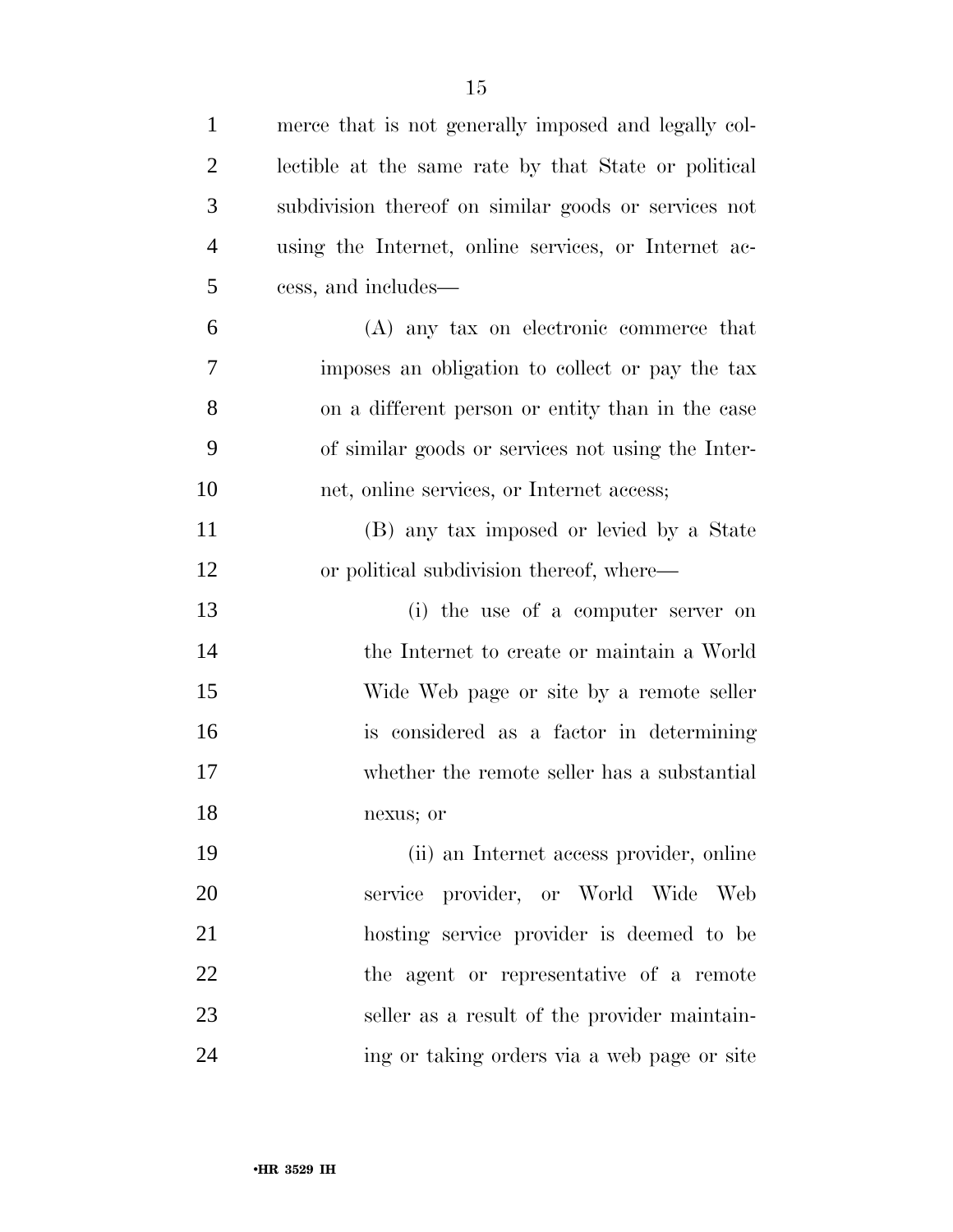| $\mathbf{1}$   | on a computer that is physically located                |
|----------------|---------------------------------------------------------|
| $\overline{2}$ | within a taxing jurisdiction;                           |
| 3              | <i>Provided</i> , That this definition does not include |
| $\overline{4}$ | a tax imposed or levied by a State where a re-          |
| 5              | mote seller's interest in physical property such        |
| 6              | as computer hardware (but not including data)           |
| 7              | is considered as a factor in determining whether        |
| 8              | a remote seller has a substantial nexus;                |
| 9              | (C) any tax purportedly levied by any                   |
| 10             | State or political subdivision thereof on elec-         |
| 11             | tronic mail services, Internet site selection, elec-    |
| 12             | tronic newsgroups and bulletin boards, Internet         |
| 13             | relay chat, Internet search services, and other         |
| 14             | online services that are either not taxed by such       |
| 15             | jurisdiction when provided via means other than         |
| 16             | the Internet or online services, or that by their       |
| 17             | nature are so related to the Internet or online         |
| 18             | services that substantially the same service is         |
| 19             | not offered via means other than the Internet           |
| 20             | or online services within such State or political       |
| 21             | subdivision; and                                        |
| 22             | (D) any tax that establishes a classification           |
| 23             | for providers or sellers of electronic commerce         |
|                |                                                         |

 or online services for purposes of applying a tax rate higher than the tax rate generally applied